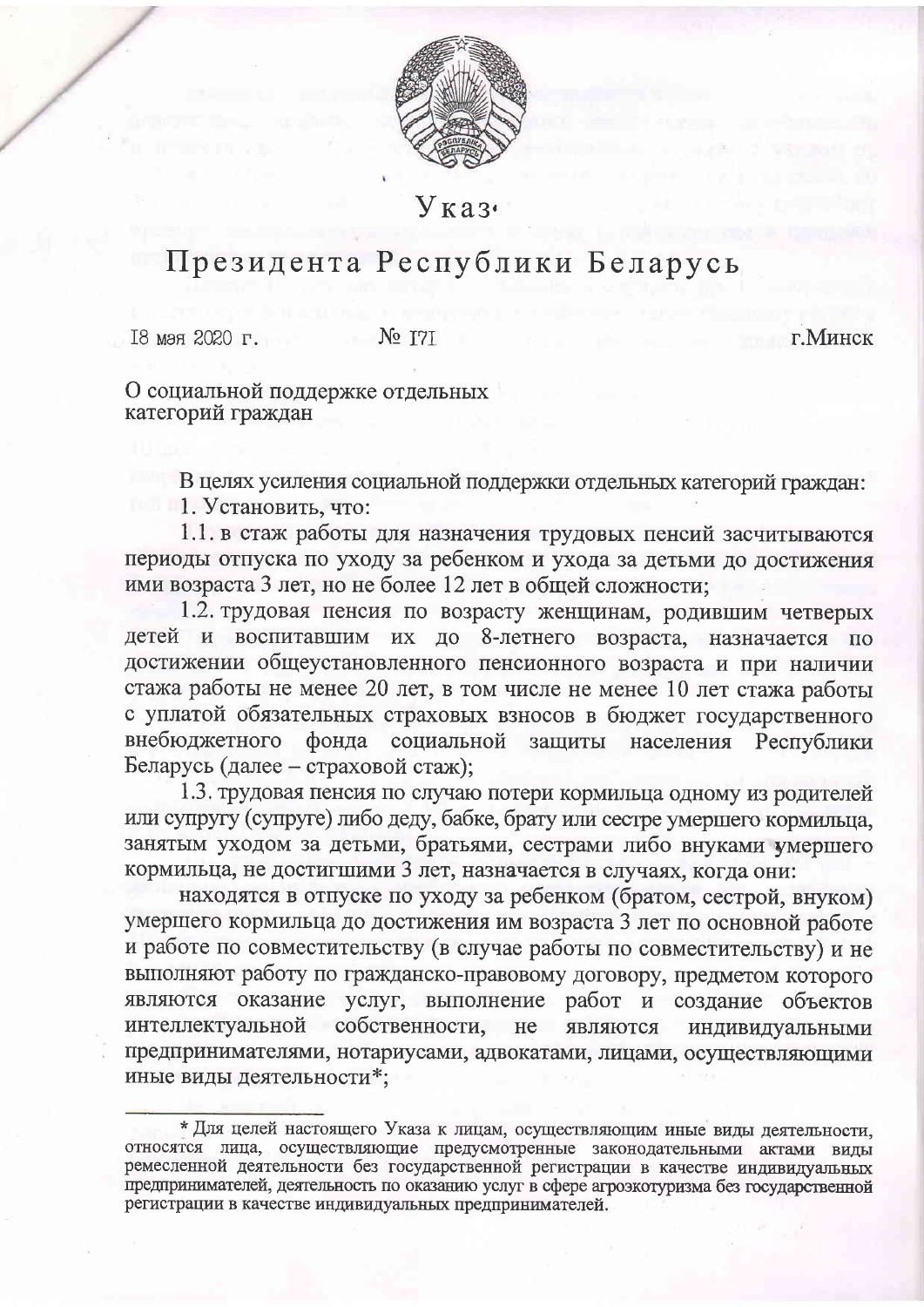являются индивидуальными предпринимателями, нотариусами, адвокатами, лицами, осуществляющими иные виды деятельности, и приостановили соответствующую деятельность в связи с уходом за ребенком (братом, сестрой, внуком) умершего кормильца в возрасте до 3 лет в порядке, установленном законодательством, либо не осуществляют предпринимательскую деятельность в связи с нахождением в процессе прекращения деятельности.

Пенсия по случаю потери кормильца в случаях, предусмотренных в части первой настоящего подпункта, назначается также бывшему супругу (бывшей супруге) умершего кормильца при условии невступления в новый брак;

которые до достижения общеустановленного 1.4. гражданам, пенсионного возраста являлись инвалидами I и (или) II группы не менее 10 лет, страховой стаж, требуемый для назначения трудовой пенсии по возрасту на общих основаниях, снижается на 6 месяцев за каждый полный год нахождения на инвалидности I и (или) II группы.

Трудовая пенсия по возрасту гражданам, которые до достижения общеустановленного пенсионного возраста являлись инвалидами I и (или) II группы не менее 21 года, назначается при наличии страхового стажа не менее 5 лет.

Трудовая пенсия по возрасту в соответствии с настоящим подпунктом назначается при наличии стажа работы не менее 20 лет у мужчин и не менее 15 лет у женщин;

1.5. трудовая пенсия по возрасту инвалидам с детства I и II группы в соответствии со статьей 22 Закона Республики Беларусь от 17 апреля 1992 г. № 1596-ХІІ "О пенсионном обеспечении" назначается при наличии страхового стажа не менее 5 лет и стажа работы не менее 20 лет у мужчин и не менее 15 лет у женщин;

1.6. гражданам, достигшим возраста 65 лет - мужчины, 60 лет женщины, не имеющим требуемого страхового стажа для назначения трудовой пенсии по возрасту на общих основаниях, при наличии не менее 10 лет страхового стажа назначается трудовая пенсия по возрасту при неполном страховом стаже.

Пенсия назначается в размере 73 процентов наибольшей величины установленного Министерством труда и социальной защиты бюджета прожиточного минимума пенсионера за 2 последних квартала (далее бюджет прожиточного минимума пенсионера).

За каждый полный год страхового стажа сверх 10 лет пенсия дополнительно увеличивается на 3 процента указанной величины, но не более чем до 100 процентов этой величины;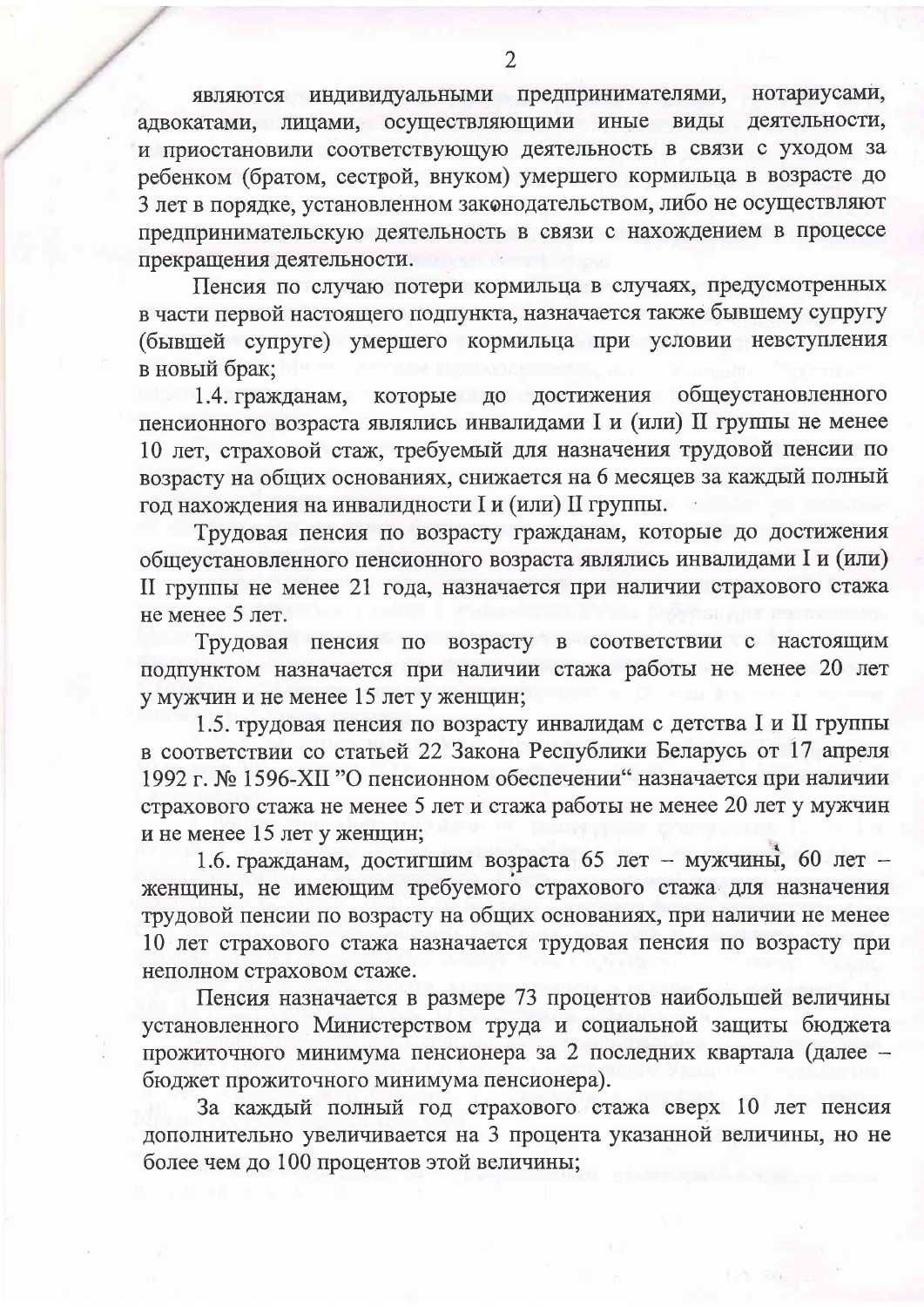1.7. социальная пенсия, предусмотренная в абзаце третьем части первой статьи 72 Закона Республики Беларусь "О пенсионном обеспечении", матерям и (или) отцам детей-инвалидов в возрасте до 18 лет, имевших третью и (или) четвертую степень утраты здоровья, признанных впоследствии инвалидами с детства I группы, если родитель (родители) осуществлял уход за ними не менее 20 лет, назначается в размере 130 процентов бюджета прожиточного минимума пенсионера;

1.8. предоставляется бесплатно одна попытка экстракорпорального оплодотворения\* в государственных организациях здравоохранения при наличии медицинских показаний и отсутствии медицинских противопоказаний. определенных Министерством здравоохранения, исключительно супружеским парам, в которых оба супруга являются гражданами Республики Беларусь и возраст супруги не превышает 40 лет.

Порядок и условия бесплатного предоставления одной попытки оплодотворения, экстракорпорального перечень государственных организаций здравоохранения, в которых проводится экстракорпоральное оплодотворение за счет бюджетных средств, определяются Советом Министров Республики Беларусь.

2. Трудовые пенсии, назначенные ДО января 2021 1  $\Gamma_{\bullet\bullet}$ перерассчитываются в связи с изменением стажа работы для назначения трудовой пенсии по основанию, предусмотренному в подпункте 1.1 пункта 1 настоящего Указа, с 1-го числа месяца, следующего за месяцем, в котором пенсионер обратился за перерасчетом пенсии в установленном законодательством порядке.

3. Внести изменения в Указ Президента Республики Беларусь от 19 января 2012 г. № 41 "О государственной адресной социальной помощи" (приложение).

4. Финансирование расходов по реализации подпунктов 1.1 - 1.6 пункта 1 настоящего Указа осуществляется за счет средств бюджета государственного внебюджетного фонда социальной защиты населения Республики Беларусь. При этом бюджету данного фонда возмещаются за счет средств республиканского бюджета расходы на выплату пенсий, назначенных в соответствии с подпунктом 1.6 пункта 1 настоящего Указа, в размере социальной пенсии, установленном в абзаце шестом статьи 73 Закона Республики Беларусь "О пенсионном обеспечении".

Финансирование расходов на экстракорпоральное оплодотворение в соответствии с подпунктом 1.8 пункта 1 настоящего Указа осуществляется за счет средств республиканского бюджета в порядке, определяемом Министерством здравоохранения.

<sup>\*</sup> За исключением процедуры экстракорпорального оплодотворения с использованием донорских половых клеток.